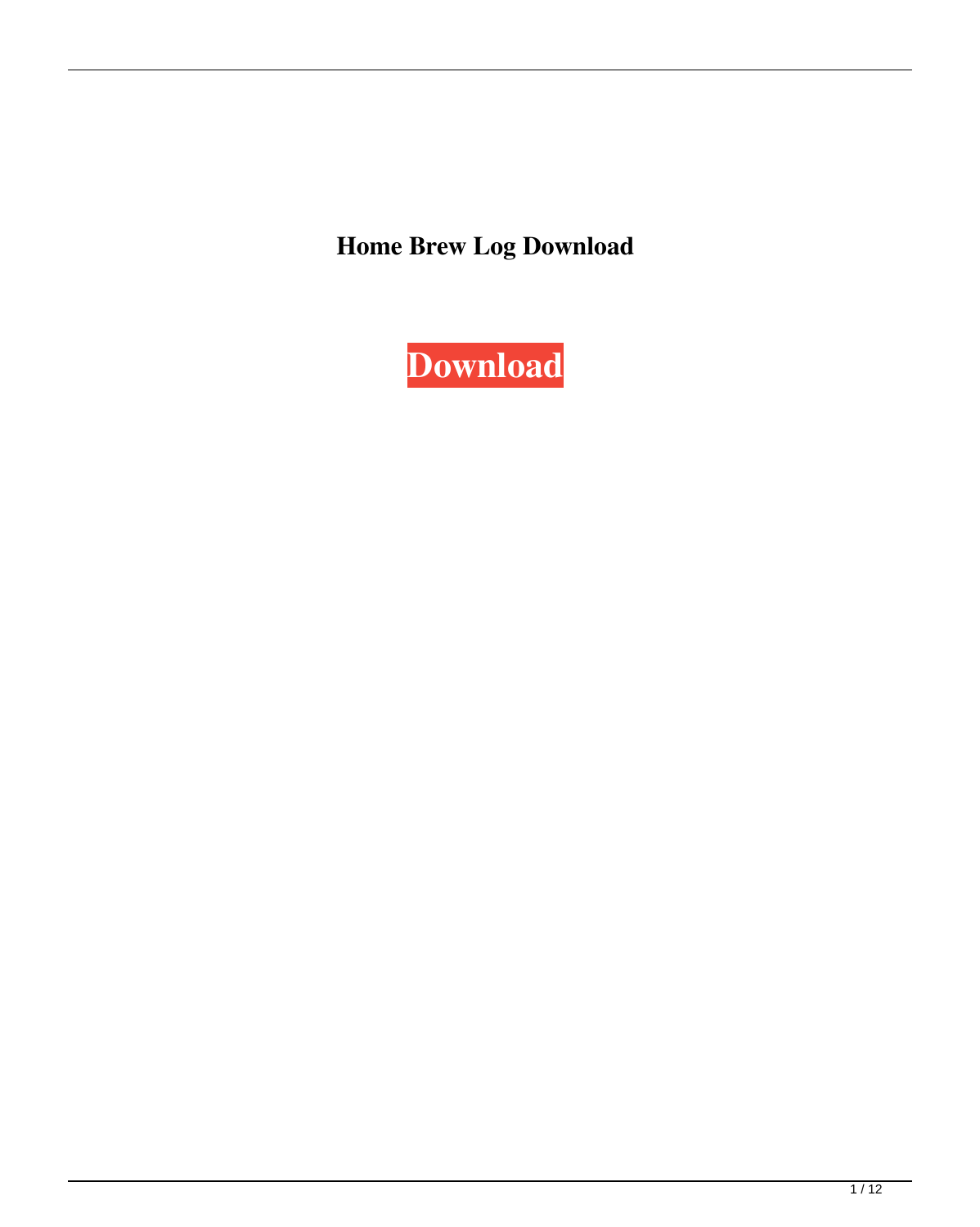■ It is true that a home brewers progress towards perfection in beer making is proportional to the brewing records kept.  $\boxed{?}$  Record all the details of every brew you produce, print reports, labels, tasting score sheets and a shopping list. Calculate alcohol %, units costs and unit conversions. **D** Use either Imperial/US or Metric measurements. Store and link to your favorite home brew web sites directly from the program. Data backup. Very user friendly. Only partial restriction in the evaluation version.  $\mathbb{R}$  Its been many weeks and your brew has finely matured. Its the best home brew in the world, its beautiful, nectar of the gods, but can you remember back all those weeks and recall exactly what method and ingredients you used? No, me neither so this is why I initially wrote Home Brew Log. (the first version being 1.0 in 1996)  $\boxed{?}$  It is important to record all the details about every brew you make even if using the same kit/recipe as it is true that a home brewers progress towards perfection in beer making is proportional to the brewing records kept. Home Brew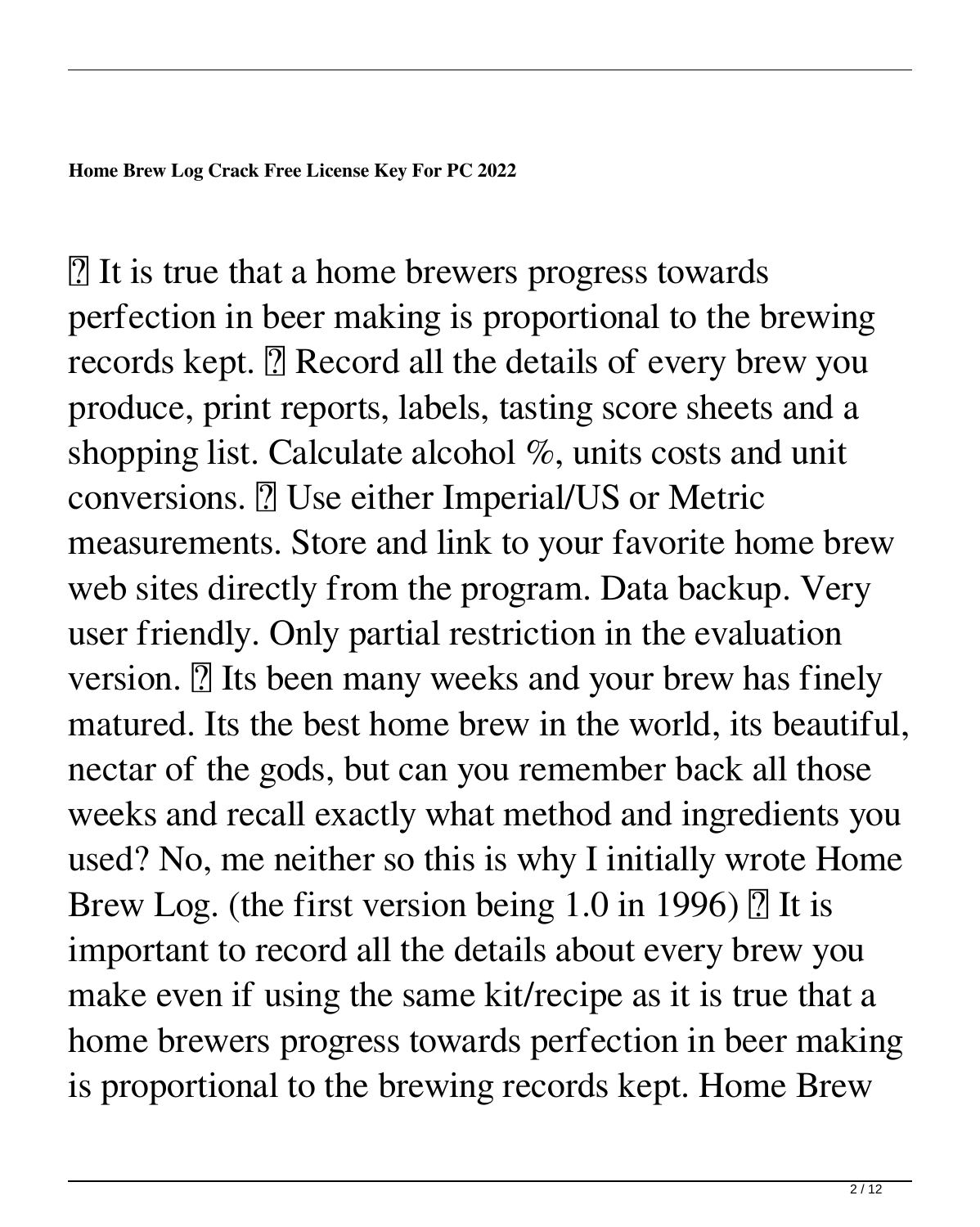Log 3 is a 32 Bit Windows data base program which is specifically designed to allow you to log all the details about each individual brew you make. Although Home Brew Log was designed for beer a few users of the program have informed me that they also use it for wine, spirits and liqueurs also. Home Brew Log has a full comprehensive on line help file. Select the help button from any window to take you to a help topic describing all that windows features in detail. Limitations:  $[$ ] 30 days trial  $\overline{?}$  Native PC applications or Home Brew Log: 1.2  $\overline{?}$ Brand New Binary Version: 1.3 2 Native PC Applications: v3.0 ? Brand New Binary Version: v3.1 Home Brew Log:  $[$ ] It is true that a home brewers progress towards perfection in beer making is proportional to the brewing records kept.  $[$ ] Record all the details of every brew you produce, print reports, labels, tasting score sheets and a shopping list. Calculate alcohol %, units costs and unit conversions. **7** Use either Imperial/US or Metric measurements. Store and link to your favorite home brew web sites directly from the program. Data backup. Very user friendly. Only partial restriction in the evaluation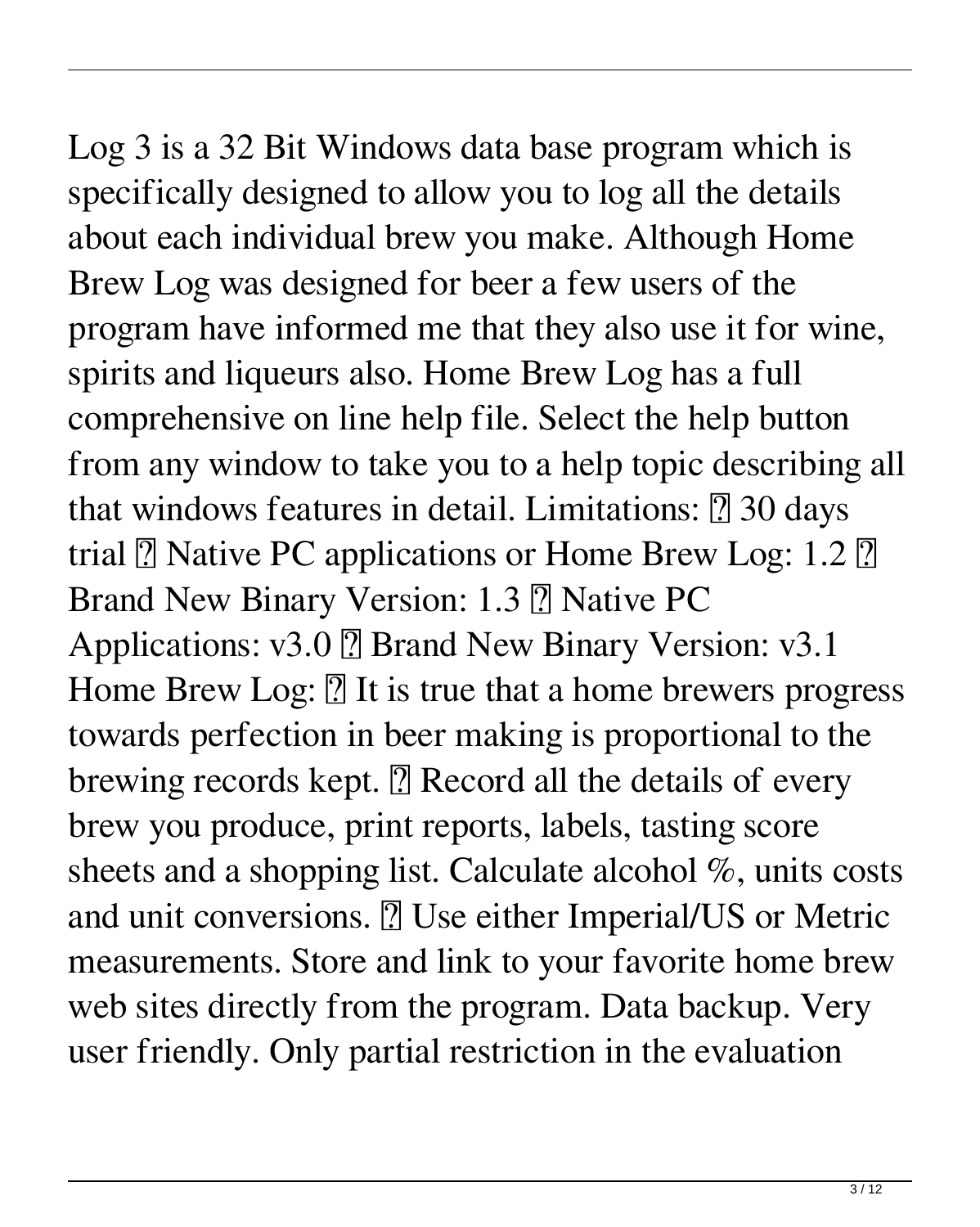## version.  $\mathbb{R}$  Its been

**Home Brew Log Crack For Windows**

The developers said "Home Brew Log Crack For Windows will help the end user of the program to track and save all the details of the brewing process.  $\mathbb{Z}$  Save each brew as a new batch using a single recipe, or save each brew as a new batch using a single method and ingredients **?** Import batches and save as a new brew in either a single recipe or single method and ingredients <sup>[7]</sup> Save all details such as time, ingredients, method used etc ■ Allow the user to select the beer they wish to export and save their chosen recipes or method and ingredients." Main Features: **2** Save each brew as a new batch using a single recipe, or save each brew as a new batch using a single method and ingredients.  $\Omega$  Save all details such as time, ingredients, method used etc  $@$  Create a library of saved brews and recipes. **7** Import batches and save as a new brew in either a single recipe or single method and ingredients. **7** Store method and ingredients names as well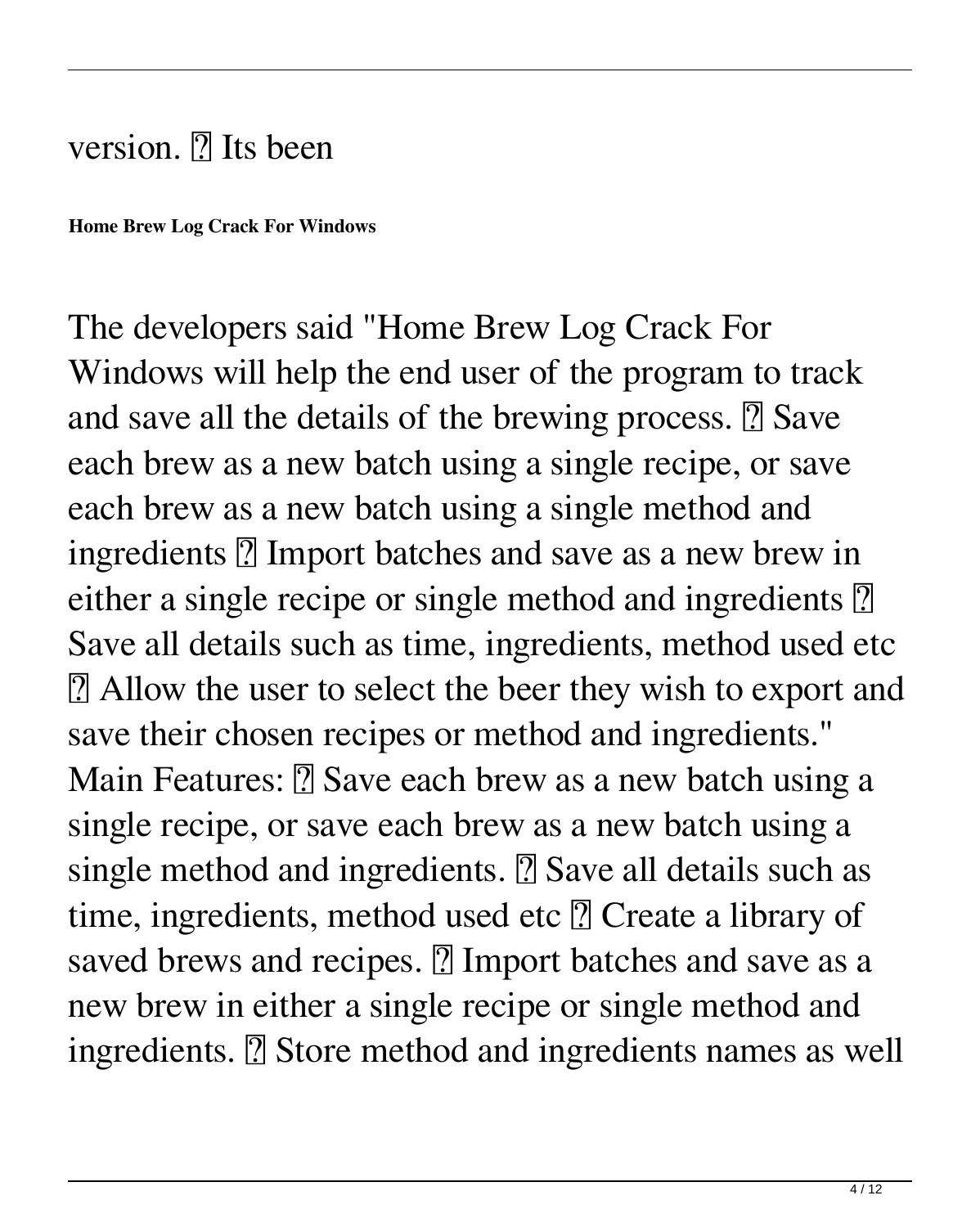## as the time your brew was made.  $\Omega$  Display info on

favourite brews and their ingredients or method if applicable.  $\boxed{?}$  Display the unit cost for units.  $\boxed{?}$  Display the unit costs for each individual ingredient used to make a brew.  $\mathbb{R}$  Know what to do if you are out of an ingredient used in a recipe.  $\boxed{?}$  Label the brew with your name and brew type, label the keg/bottle with the brew type, quantity, date the brew was made and display the date the brew was given a rating. **D** Display data in an easy to read format.  $\mathbb{R}$  Export the data in a format that can be read by most word processors. **P** Export your brew data into a data base that others can read using their word processor.  $[$ Interactive easy to use help system. **7** Calculation of alcohol percentage, unit costs and Unit conversions. <sup>[7]</sup> Display retail price for each of your recipes. **Depe** Option to assign each brew a value, user defined, and use this value to calculate the retail price of your brews. **a** Record your brews and calculations in a batch name format.  $\mathbb{R}$ Displaying the recipes and methods used to make the brew.  $\mathbb{R}$  Ability to export the data in a variety of formats. ■ Data a69d392a70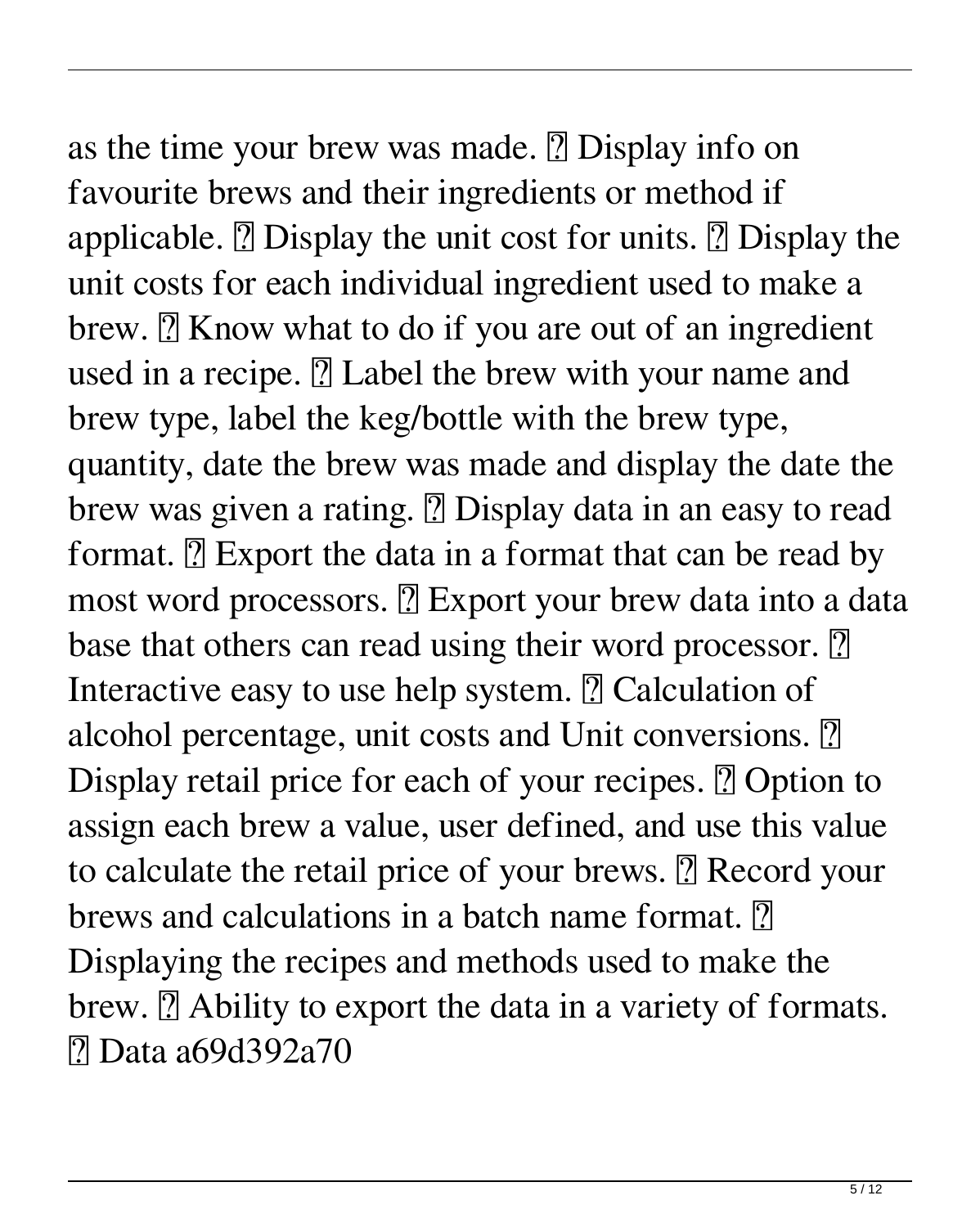## **Home Brew Log**

Home Brew Log 3 is a 32 Bit Windows program which records the details of each brew including ingredients, quantities and times of addition etc. Data stored in the database can be printed on labels, saved to discs or exported to spreadsheet files. The database can be exported to an unlimited number of text files. There are a host of reports available to display the data. Home Brew Log 3 also has some extra features not seen in previous versions of Home Brew Log, for example allowing the user to enter the details about their brewing with a custom build database. You may wish to use this to manage a user supplied database such as One Recipe. Home Brew Log can be used as a work in progress (WIP) program. You can start a brew from a recipe file and add data to a database from there. You can also print out the WIP database in a variety of formats for you to use in your brew. A new feature to Home Brew Log is the ability to store your recipes in a database. The company who produced the product (homebrew Log) is also developing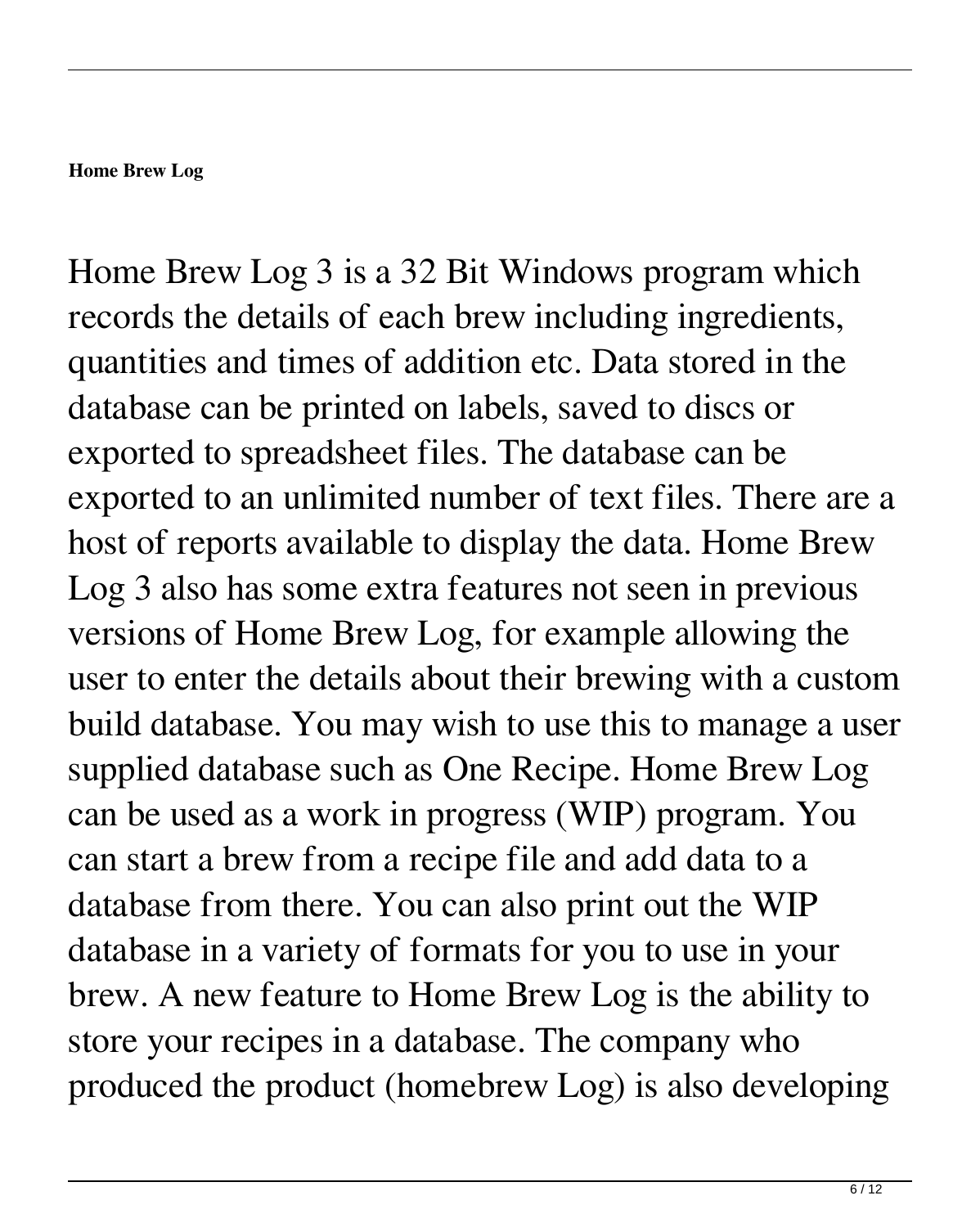a program called Brew Companion. Brew Companion will

be able to access your Home Brew Log database and will allow you to search your brews by recipe, time, alcohol %, and others.Eat spicy food for better brain function Chromosome analysis of mice showing alterations in gene activity, targeting their brain Common spice Scientists at Tohoku University and the University of Tokyo have found that daily consumption of either hot pepper or hot oil relieves symptoms of age-related cognitive disorders and leads to longer survival. The study, which used mice to conduct its experiments, also indicated that the spicy diet leads to improved cognitive function in younger mice. According to the World Health Organization, around 14 million people each year suffer from stroke, and an estimated 6.2 million die of the disorder. In addition to affecting the body's most vital organs, strokes also affect the brain, making it a serious health issue. Cerebral stroke is the most common type of stroke, and occurs when blood flow to the brain stops for a few minutes or longer. "The causes of cerebral stroke are not fully understood, and most treatments are aimed at relieving symptoms,"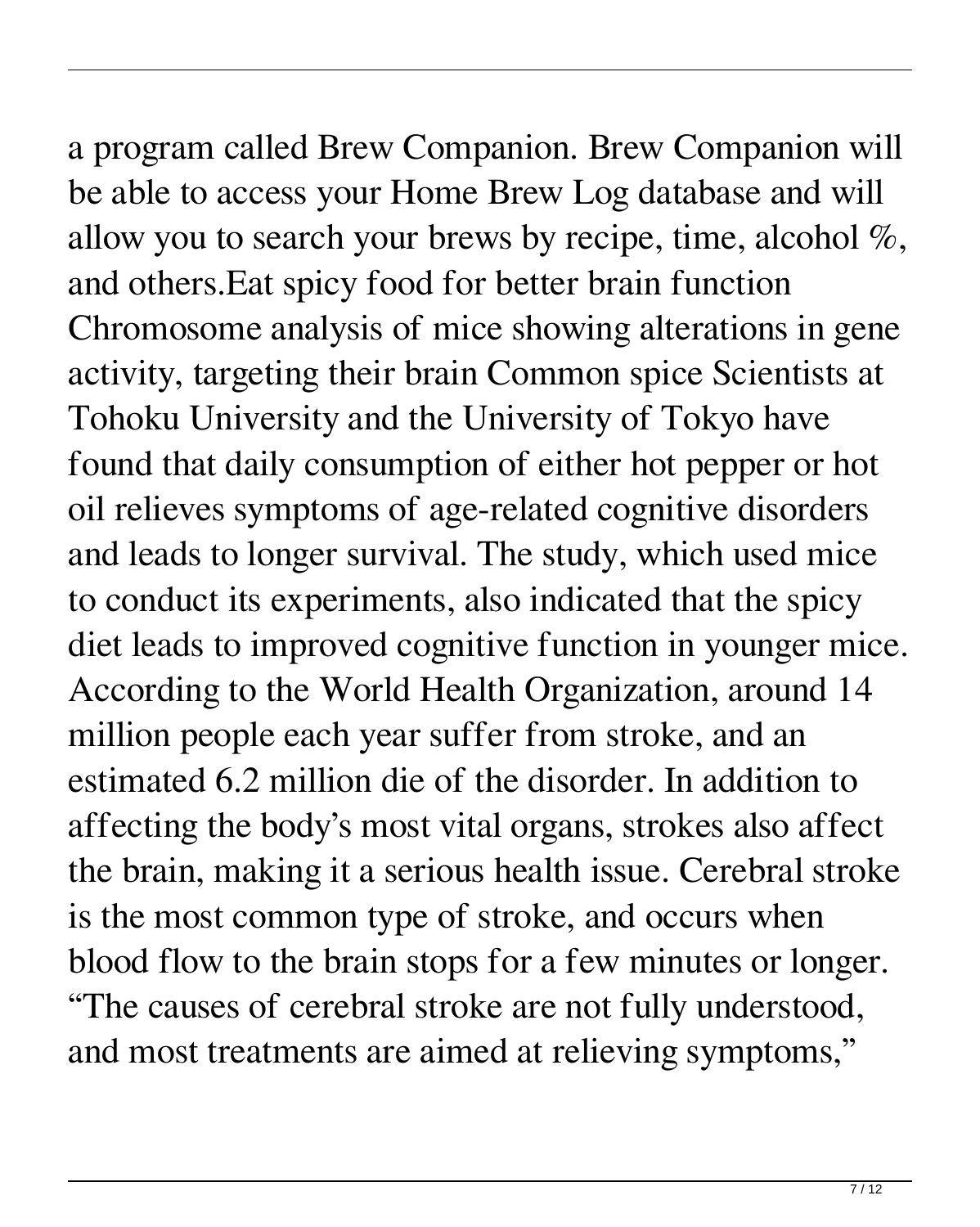said professor Minoru Mori, head of the Department of Gene Regulation, Genetics and Aging at Tohoku University. Researchers from Tohoku University, however, have been studying the effects of temperature on

**What's New In Home Brew Log?**

The Home Brew Log is a simple program that will be able to log all the details of every brew you make using any method or kit or ingredients you choose to use. It contains a complete help file with reference to each of the windows and is fully searchable. Home Brew Log includes a unique integrated address book function. Create a new entry, fill it in and press save. If you are not able to remember where you stored a contact entry created you can print it off in real time from the program. You can add your own personal notes to the entries if required. Home Brew Log can be used to enter a limited number of units costs and conversions. Print reports and labels for each entry. The Home Brew Log is an easy to use program for the home brewer who wants to keep a record of all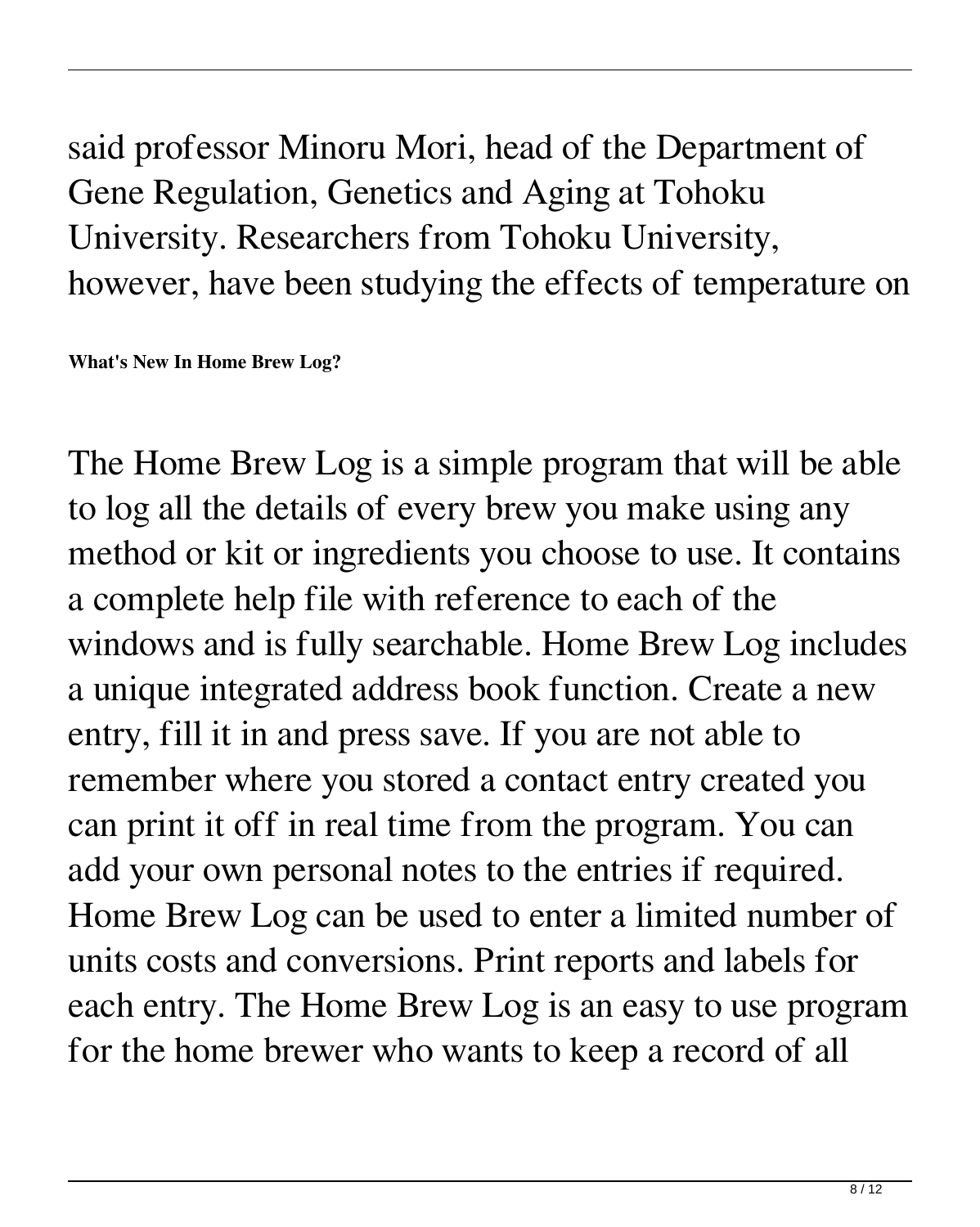his/her brews. Home Brew Log Description: Home Brew Log is a simple program that will be able to log all the details of every brew you make using any method or kit or ingredients you choose to use. It contains a complete help file with reference to each of the windows and is fully searchable. Home Brew Log includes a unique integrated address book function. Create a new entry, fill it in and press save. If you are not able to remember where you stored a contact entry created you can print it off in real time from the program. You can add your own personal notes to the entries if required. Home Brew Log can be used to enter a limited number of units costs and conversions. Print reports and labels for each entry. It is true that a home brewers progress towards perfection in beer making is proportional to the brewing records kept. Record all the details of every brew you produce, print reports, labels, tasting score sheets and a shopping list. Calculate alcohol %, units costs and unit conversions. Use either Imperial/US or Metric measurements. Store and link to your favorite home brew web sites directly from the program. Data backup. Very user friendly. Only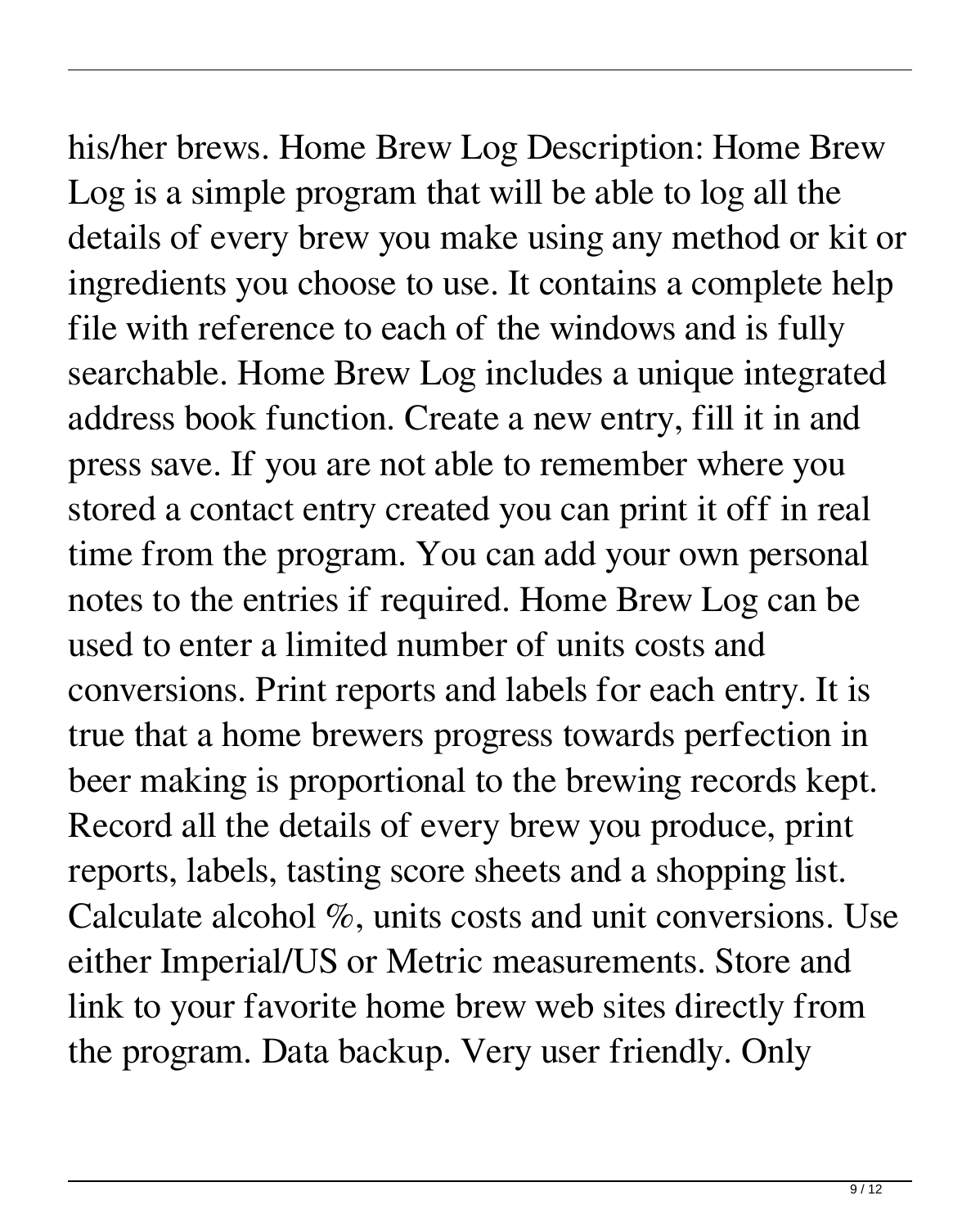partial restriction in the evaluation version. I think Home Brew Log is different than other brew log programs because it also includes an integrated address book function. This allows users to store contact entries such as send a thank you email to a brewer, brewery owner, winery, distillery or importer. You can create a new entry and then fill in all the details from the address book, hit the save button and it will be stored in the database and you can print it off